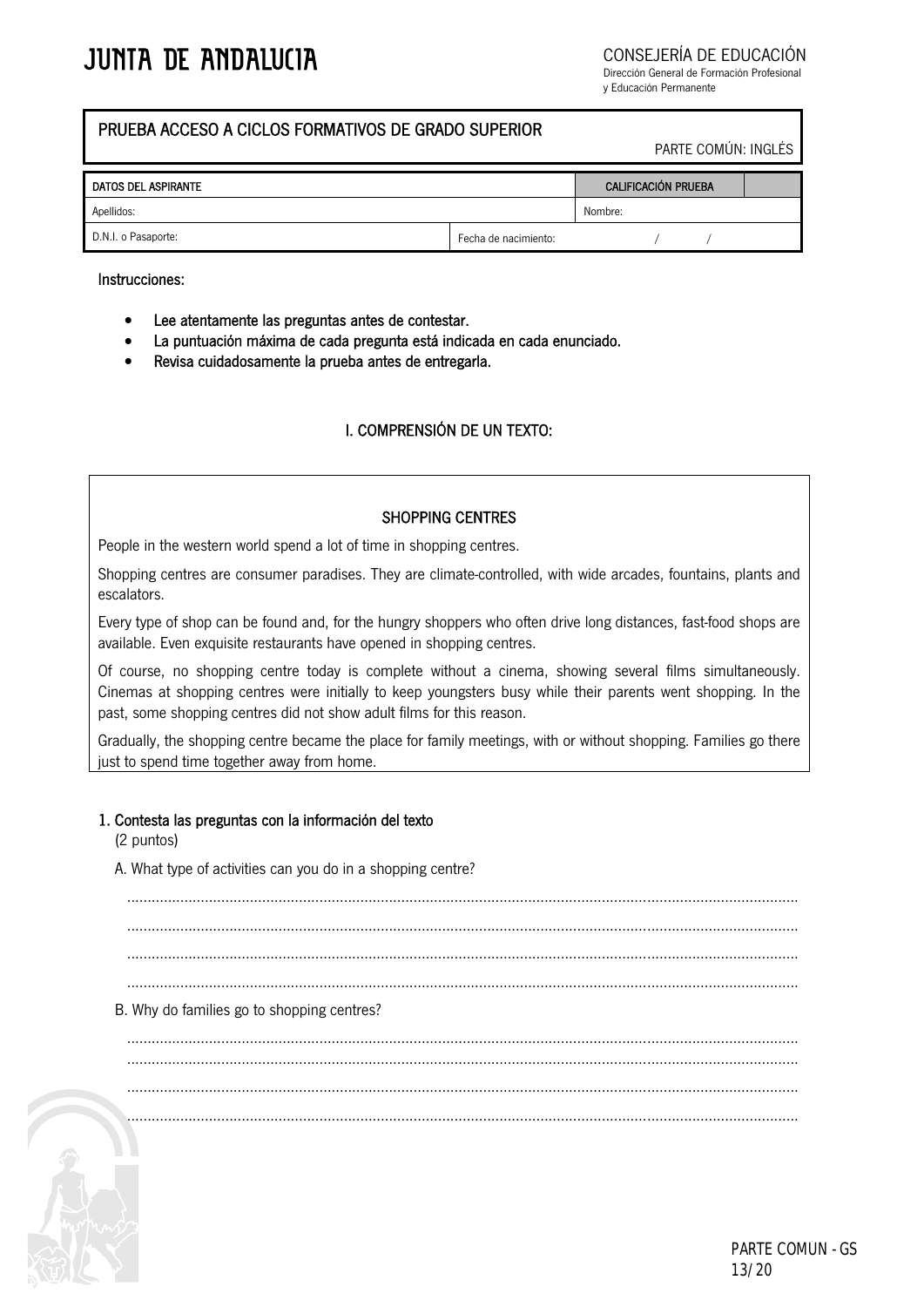### **JUNTA DE ANDALUCIA**

#### 2. De acuerdo con el texto, di si las siguientes afirmaciones son verdaderas (V) o falsas (F)

(2 puntos).





- You can only see children's films in a shopping centre.
- You can only eat fast food in a shopping centre.

### II. GRAMÁTICA Y VOCABULARIO

#### 3. Responde a las siguientes cuestiones:

(3 puntos)

A. Give an opposite for "past"(line 8 ). ......................................

B. Find in the text a synonym for "young person": ...............................................

C. Write a question for the underlined words: "people in the western world spend a lot of time in shopping centres."

....................................................................................................................................................................

D. Write the negative of this sentence: "the shopping centre became the place for family meetings."

....................................................................................................................................................................

E. Write a word from the text which matches the following definition: "very elegant or expensive".

....................................................................................................................................................................

F. Complete with the correct form of the verb: If it .................. (rain), we ..................(stay) at home.

### III. REDACCIÓN DE UN TEXTO

#### 4. Escribe un texto de entre 60 y 80 palabras sobre uno de los siguientes temas: (3 puntos)

A. Do you like spending time at shopping centres? why?

B. Shopping centres are bad because they make people consume too much and spend too much money buying unnecessary things

.................................................................................................................................................................... ....................................................................................................................................................................

....................................................................................................................................................................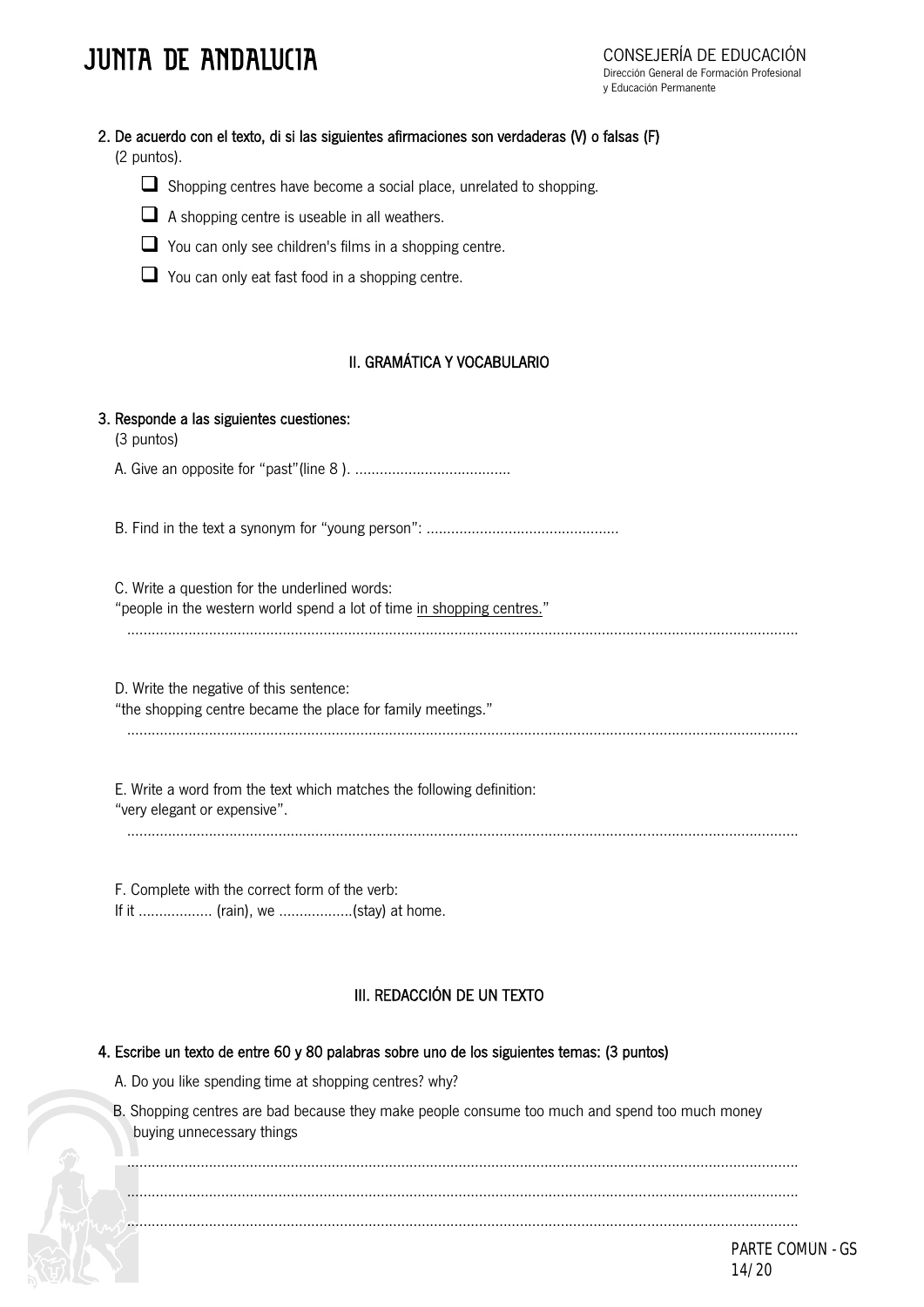# JUNTA DE ANDALUCIA



PARTE COMÚN - GS  $15/20$